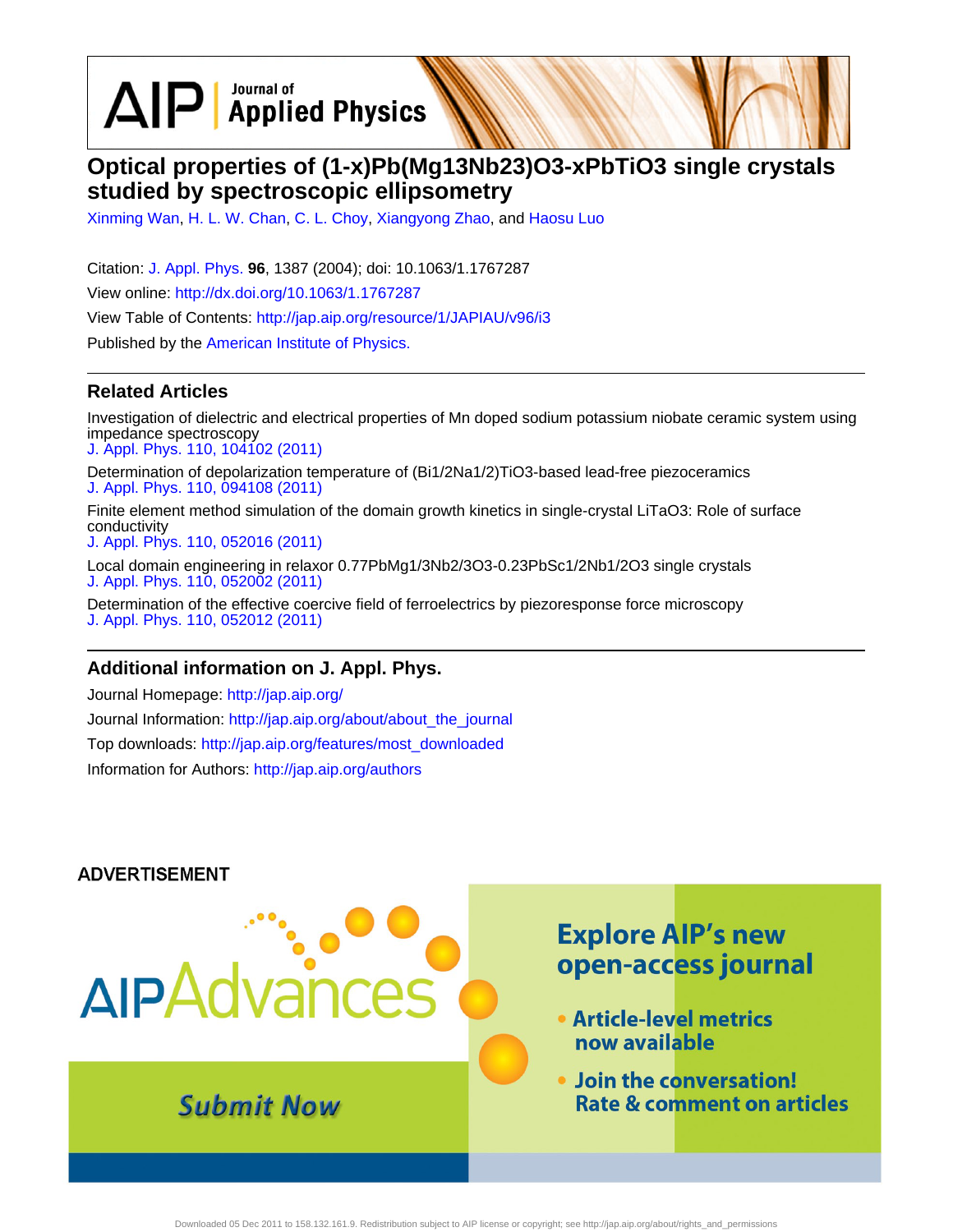## Optical properties of  $(1-x)Pb(Mg_{1/3}Nb_{2/3})O_3$ -xPbTiO<sub>3</sub> single crystals studied **by spectroscopic ellipsometry**

Xinming Wan<sup>a)</sup>

*Department of Applied Physics, The Hong Kong Polytechnic University Hung Hom, Hong Kong, China The State Key Laboratory of High Performance Ceramics and Superfine Microstructure, Shanghai Institute of Ceramics, Chinese Academy of Sciences, Jiading, Shanghai 201800, China*

H. L. W. Chan and C. L. Choy

*Department of Applied Physics, The Hong Kong Polytechnic University Hung Hom, Hong Kong, China*

Xiangyong Zhao and Haosu Luo

*The State Key Laboratory of High Performance Ceramics and Superfine Microstructure, Shanghai Institute of Ceramics, Chinese Academy of Sciences Jiading, Shanghai 201800, China*

(Received 8 March 2004; accepted 7 May 2004)

 $(1-x)Pb(Mg_{1/3}Nb_{2/3})O_3$ -*x*PbTiO<sub>3</sub> (PMN-*x* PT) single crystals with  $x=0.24$ , 0.30, 0.31, and 0.33 have been investigated by spectroscopic ellipsometry. The refractive indices and extinction coefficients were obtained. The modified Sellmeier equations for the refractive indices were obtained by least-squares fit. The equations can be used to calculate the refractive index with high accuracy in the low absorption wavelength range, namely, from 400 to 5800 nm. The Sellmeier optical coefficients  $E_0$ ,  $\lambda_0$ ,  $S_0$ , and  $E_d$  were calculated by fitting the single-term oscillator equation. They are related directly to the electronic energy band structure and have the physical significance. The optical band gap energies were also obtained from absorption coefficient spectra. Our results show that as the PT content increases, the refractive index of PMN-*x*PT single crystals increases, while the optical band gap energy decreases. Some discussions about the  $BO<sub>6</sub>$  octahedron building block that determines the basic energy level of PMN-*x*PT single crystals are also presented in this article. © *2004 American Institute of Physics*. [DOI: 10.1063/1.1767287]

#### **I. INTRODUCTION**

The complex perovskite  $(1-x)Pb(Mg_{1/3}Nb_{2/3})O_3$  $-xPbTiO<sub>3</sub>$  (PMN-*x* PT) single crystals are well-known ferroelectrics with an  $ABO_3$ -type oxygen-octahedral unit cell. They have come into prominence due to their extrahigh electromechanical coupling factor, piezoelectric and dielectric coefficients, and field induced strain response. $1-3$  Most oxygen-octahedral ferroelectrics, which exhibit excellent electromechanical properties, also have outstanding optical properties.<sup>4,5</sup> Although lots of work on the dielectric and piezoelectric properties of PMN-*x*PT single crystals have been done, the values of the optical properties are not perfectly known. The knowledge of the detailed optical parameters, such as the refractive indices or optical transmission properties, is most desirable, not only for making possible practical usage in optic devices but also to answer very basic questions on the energy level of the crystals and the physical nature of this class of relaxor ferroelectrics.

One of the most important factors determining the use of a new-style material for optical applications is its refractive index *n* and extinction coefficient *k*. Studies have been reported on the refractive indices of PMN single crystal, $6$ PMN-0.3PT ceramics,<sup>7</sup> PMN-0.38PT single crystal, $859$  and PbTiO<sub>3</sub> ceramics.<sup>10</sup> The values are 2.522, 2.598, 2.620, and 2.668 at 633 nm, respectively. Bing, Guo, and Bhalla further suggested that for the PMN-*x*PT family, the refractive indices increase with PT content.7 But the dependence of the refractive indices as well as extinction coefficients of PMN -*x*PT single crystals as a function of PT content is largely unknown. The lack of experimental data is mainly due to the difficulties of applying traditional Brewster's angle or minimum deviation method to small single crystals with poor optical quality. PMN- $x$ PT single crystals of  $x \le 0.35$  have many domain walls and nanoregions with different orientation which obviously cause multiple scattering and generate large scattering losses, so they become opaque when the thickness is over 1 mm. These limitations are known to be avoidable by using spectroscopic ellipsometry  $(SE)$ .<sup>11,12</sup> SE is a nondestructive and powerful technique to investigate the optical characteristics of both bulk materials and thin films.

The aim of this article is to provide a complete set of data of the refractive indices and extinction coefficients for PMN-*x*PT single crystals. We measured the ellipsometric spectra of four typical samples with *x*=0.24, 0.30, 0.31, and 0.33. Their Sellmeier equations for the refractive indices were obtained in terms of least-squares fit. The Sellmeier optical coefficients  $E_0$ ,  $\lambda_0$ ,  $S_0$ , and  $E_d$  were also calculated through fitting the single-term oscillator equation. From the extinction coefficient spectra, the absorption coefficient spectra, and hence the optical band gap energies of PMN-*x*PT single crystals were estimated.

#### **II. EXPERIMENTAL PROCEDURE**

The ferroelectric PMN-*x*PT single crystals were grown <sup>a)</sup>Electronic mail: xmwan@citiz.net directly from melt by the modified Bridgman technique.<sup>2,13</sup>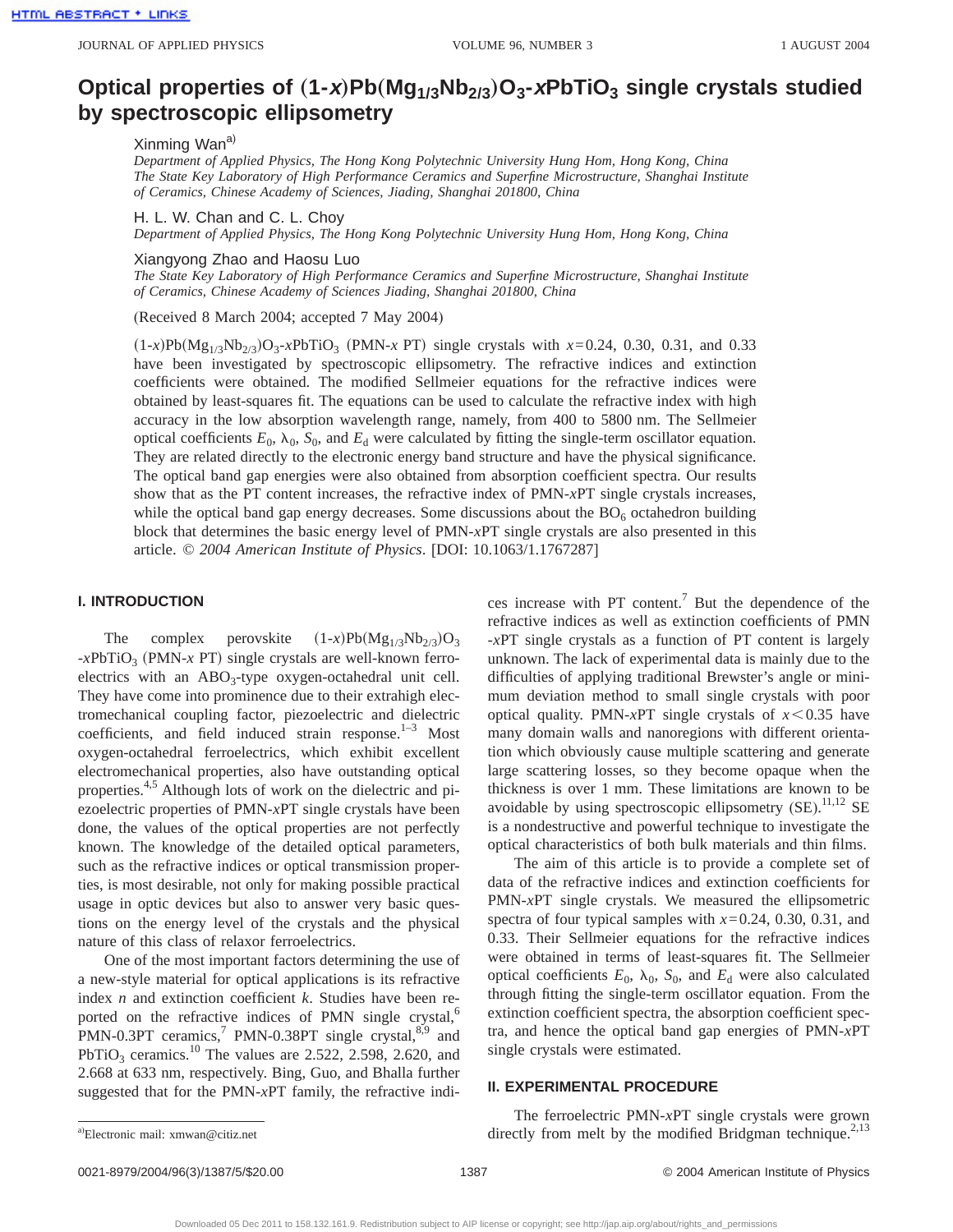

FIG. 1. Temperature dependence of dielectric constants at 1 kHz of PMN -*x*PT single crystals.

For unpoled PMN-*x*PT single crystals with  $x$ <0.33, they retain an optical isotropic pseudocubic state. That is to say, *a*, *b* and *c* axes are almost the same. In this work, all the samples were oriented and cut along the  $\langle 001 \rangle$  direction using an x-ray diffractometer. Our experimental samples are  $5 \times 5$  mm<sup>2</sup> square slabs with thickness of 1 mm. As the segregation behavior during the crystal growth results in the variation of PT content along the same boule, $^{14}$  we should determine *x*, the PT content firstly. For PMN-*x*PT single crystals, *x* can be estimated by  $T_{m}$ , which approximately equals to the Curie temperature  $T_c^{15}$  In this work, silver paste was painted on the sample surfaces and sintered at 580°C for 30 min. Using an HP4194A impedance analyzer equipped with a temperature chamber (Delta 9023), the dielectric constants were measured at 1 kHz from room temperature to 180 $^{\circ}$ C and  $T_m$  was determined from the maximum of dielectric constants.

The square surfaces for light reflection were polished using alumina and diamond polishing compounds (with decreasing average grit size down to 0.05  $\mu$ m) to achieve a final optical polish, with specular reflection. SE measurements were carried out at room temperature in the wavelength range of 350–820 nm with 5 nm intervals using a spectroscopic phase-modulated ellipsometer (Jobin YVON UVISEL). An incidence angle of 70° was used throughout the SE measurements.

#### **III. RESULTS AND DISCUSSION**

#### **A. Dielectric constant versus temperature**

We have prepared a series of PMN-*x*PT single crystals with different starting compounds and measured many samples. In PMN-*x*PT single crystals, the Curie temperature  $T_c$  is sensitive to the content of PT, thus we can select samples with different PT contents by measurement of their  $T_c$  in our experiment. The four selected samples with typical PT contents as representatives were reported here. Figure 1 shows the temperature dependence of the dielectric constants for the samples at the frequency of 1 kHz. The dielectric constant peaks are found at 110, 140, 145, and 155°C, respectively. With the phase diagram of the PMN-*x*PT solid solution system and the equation published before, $15$  we know that the corresponding *x* of these samples is 0.24, 0.30, 0.31, and 0.33, respectively. Many authors have reported the dielectric performance of PMN-*x*PT single crystals. The val-



FIG. 2. Wavelength dependence of (a) the refractive indices, and (b) extinction coefficients at room temperature of PMN-*x*PT single crystals. The solid line showing the refractive index of PMN-0.38PT single crystal is obtained from Ref. 8.

ues of the dielectric constants reported for samples used in this work agree well with those reported by others. $2,16$ 

#### **B. The refractive index and extinction coefficient**

SE is a very powerful technique to measure the refractive index and extinction coefficient of a wide variety of materials. In SE, one deals with the measurements of the relative changes in the amplitude and the phase of a linearly polarized monochromatic incident light upon reflection from the sample surface. The experimental quantities measured by ellipsometry are the angles  $\Psi$  and  $\Delta$ , which are related to the optical and structural properties of the samples, as defined by

$$
\rho = \tan \Psi e^{i\Delta} = \frac{R_p}{R_s} = \left| \frac{R_p}{R_s} \right| \exp[i(\delta_p - \delta_s)], \tag{1}
$$

where the complex Fresnel reflection coefficients  $R_p$  and  $R_s$ correspond to the parallel and perpendicular components, respectively. They are complex functions of the refractive index *n* and extinction coefficient *k*. For bulk isotropic samples investigated here, their complex refractive index  $(\tilde{n} = n + i k)$ can be revealed automatically by comparing the computer modeling data with the experimental data.

Figure 2 depicts the wavelength dependence of the refractive indices and extinction coefficients at room temperature of PMN-*x*PT single crystals. The refractive indices decrease dramatically when the wavelength increases for all the samples. The refractive index of PMN-0.38PT single crystal measured with minimum deviation method in previous work<sup>8</sup> is also plotted in Fig. 2(a) for comparison. The dispersion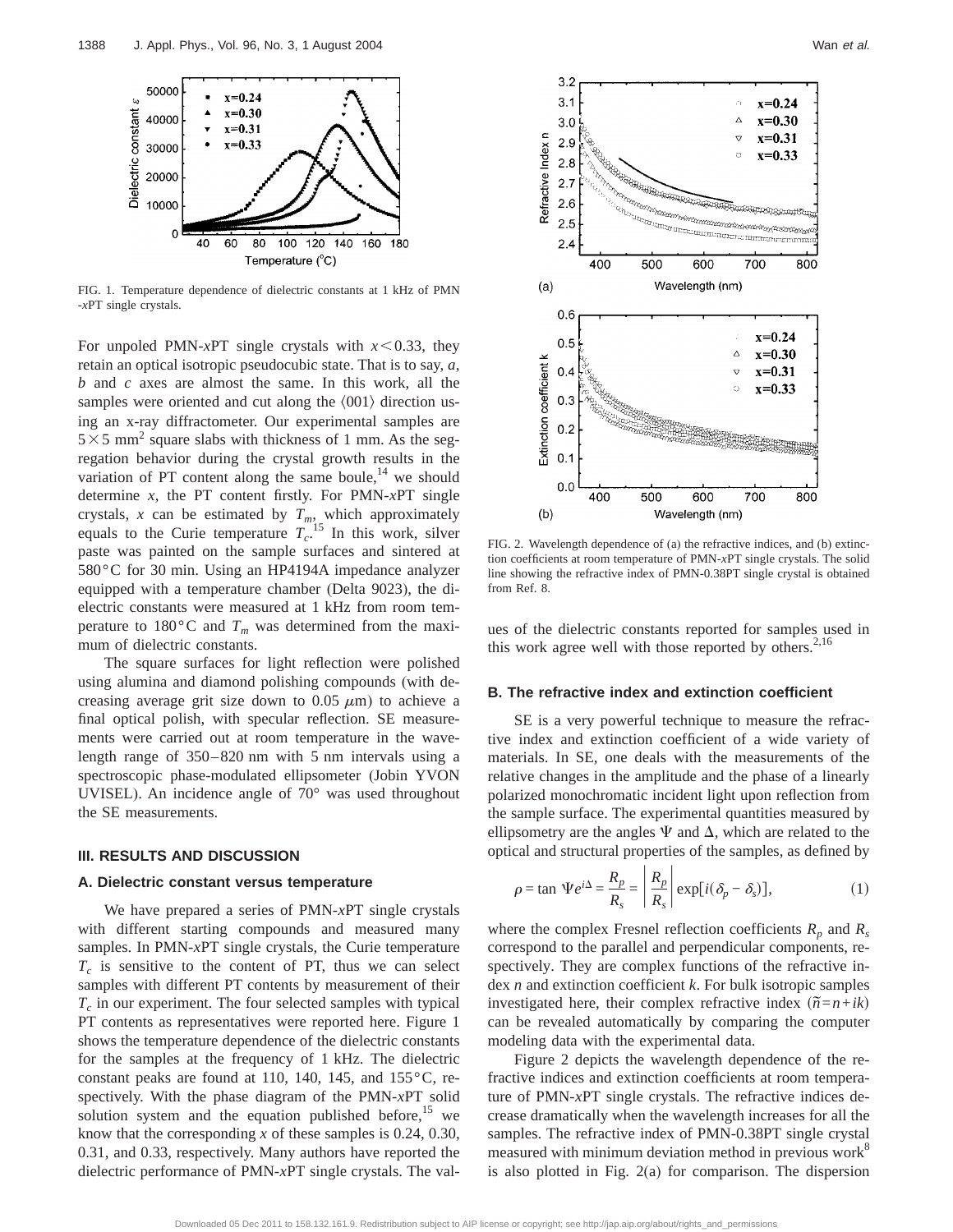TABLE I. The refractive index parameters for PMN-*x*PT single crystals at room temperature.

|               | А      | B      | C      | D         |
|---------------|--------|--------|--------|-----------|
| $PMN-0.24$ PT | 5.6875 | 0.0924 | 0.0938 | 0.0217    |
| $PMN-0.30$ PT | 5.5957 | 0.1628 | 0.0686 | $-0.4040$ |
| $PMN-0.31$ PT | 6.6344 | 0.0880 | 0.0979 | 0.6123    |
| $PMN-0.33$ PT | 5.9302 | 0.2126 | 0.0572 | $-0.4268$ |
|               |        |        |        |           |

profile of PMN-0.38PT single crystal is very similar to the results measured by SE in this work. As the PT content increases, the refractive index of PMN-*x*PT single crystal increases due to the higher refractive index of pure PT as compared to that of pure PMN. The results correspond with the suggestion made by Bing Guo, and Bhalla.<sup>7</sup> The extinction coefficients also decrease and become small when the wavelength is above 500 nm for all measured samples. This indicates that PMN-*x*PT single crystals are transparent in the visible light region, which is consistent with the results by investigating their optical transmission spectra.<sup>15</sup> The sharp increase in *k* signifies a change in the optical properties from dominantly transmission to absorption as the band gap energy is approached. For PMN-*x*PT single crystals, the main contribution of optical loss comes from the band gap as well as domain wall scattering. These mechanisms become increasingly important for photon energies near the band gap.

It is already well known via lattice dynamical theories that the static dielectric behavior of ferroelectrics with  $BO<sub>6</sub>$ octahedron building block is determined primarily by the  $BO<sub>6</sub>$  octahedra. In the case of optical properties, the  $BO<sub>6</sub>$ octahedron assumes special significance since the B-site cation *d* orbits and the O-anion 2*p* orbits associated with each octahedron govern the lower lying conduction bands and the upper valence bands. This lowest energy oscillator is the largest contributor to the dispersion of the refractive index. Other ions in the structure contribute to the higher-lying conduction band and have small effect on the optical properties.<sup>4</sup> From the well known simple dispersion theory, the refractive index can be given by the modified Sellmeier equation in the region of low absorption<sup>8</sup>

$$
n^{2}(\lambda) = A + \frac{B}{\lambda^{2} - C} - D \times \lambda^{2},
$$
 (2)

where  $\lambda$  is the wavelength in nanometers. With the measured data of the refractive indices, the parameters *A*, *B*, *C*, and *D* can be obtained in terms of least-square fit, as shown in Table I. PMN-*x*PT single crystals are transparent from 400 to 5800 nm, $^{15}$  so in the low absorption wavelength range the refractive indices can be calculated by

$$
n^{2}(\lambda) = 5.6875 + \frac{0.0924}{\lambda^{2} - 0.0938} - 0.0217 \times \lambda^{2}
$$
  
(PMN-0.24PT), (3)

$$
n^{2}(\lambda) = 5.5957 + \frac{0.1628}{\lambda^{2} - 0.0686} + 0.4040 \times \lambda^{2}
$$
  
(PMN-0.30PT), (4)

TABLE II. The refractive indices at 633 nm wavelength and optical band gap energies of PMN-*x*PT single crystals.

|               | n     | E <sub>g</sub> (nm) | E <sub>g</sub> (eV) |
|---------------|-------|---------------------|---------------------|
| $PMN-0.24$ PT | 2.446 | 383.8               | 3.24                |
| $PMN-0.30$ PT | 2.501 | 385.1               | 3.23                |
| $PMN-0.31$ PT | 2.585 | 385.3               | 3.23                |
| $PMN-0.33$ PT | 2.593 | 386.1               | 3.22                |

$$
n^{2}(\lambda) = 6.6344 + \frac{0.0880}{\lambda^{2} - 0.0979} - 0.6123 \times \lambda^{2}
$$
  
(PMN-0.31PT), (5)

$$
0.2126
$$

$$
n^{2}(\lambda) = 5.9302 + \frac{0.2120}{\lambda^{2} - 0.0572} + 0.4268 \times \lambda^{2}
$$
  
(PMN-0.33PT). (6)

With these equations, we can calculate the refractive indices of PMN-*x*PT single crystals with the PT contents of 0.24, 0.30, 0.31, and 0.33. In order to compare with other ferroelectrics with  $ABO<sub>3</sub>$ -type perovskite structure, the refractive indices at the wavelength of 633 nm are calculated and listed in Table II.

The dominating features in the optical properties of PMN-*x*PT single crystals for energies below 3.5 eV come from the interband electronic transitions between the low lying conduction bands and the upper valence bands. Therefore, it is useful to investigate the change in the band gap as the PT content changes. In order to determine the band gap energy, the absorption coefficients  $\alpha$  of the single crystals were derived from the extinction coefficients *k* using

$$
\alpha = 4\pi k/\lambda. \tag{7}
$$

The band gaps of PMN-*x*PT single crystals were then deduced from the absorption coefficient  $\alpha$  using the Tauc equation

$$
(\alpha h v)^2 = B(hv - E_g),\tag{8}
$$

where *B* is a constant,  $E_g$  is the band gap energy, and *hv* is the energy of the incident light. The relation  $\alpha \propto \sqrt{h v - E_g}$ results from the joint density of states. By extrapolating the linear portion of the curve to zero, band gap energies of PMN-*x*PT single crystals can be obtained. An example of PMN-0.24PT single crystal was shown in Fig. 3. The values of  $E_{\varphi}$  with different PT contents are listed in Table II. The results indicate that optical band gap energy of PMN-*x*PT single crystals is a composition-dependent parameter and decreases with PT content.

#### **C. The Sellmeier optical coefficients**

Equations  $(3)$ – $(6)$  can be used to calculate the refractive indices of PMN-*x*PT single crystals in the wavelength region of 400–5800 nm and they fit the dispersion of the refractive index quite well. However, the parameters *A*, *B*, *C*, and *D* have no special physical significance. An excellent long wavelength approximation, which has the physical signifi-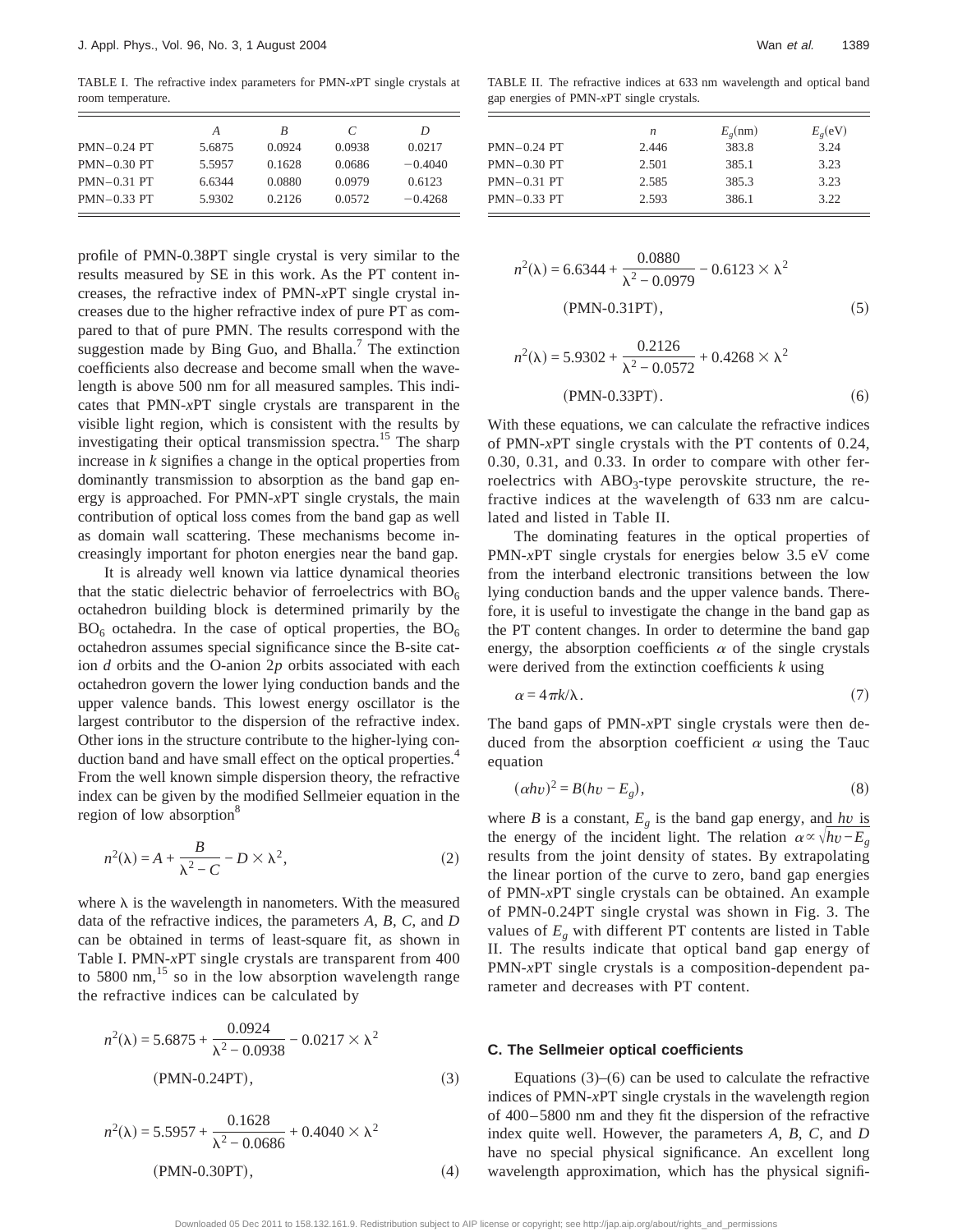

FIG. 3. The dependence of the absorption coefficients  $(\alpha h v)^2$  on wavelength for PMN-0.24PT single crystal.

cance of the oscillator parameters, is the single-term Sellmeier relation as shown in following equation:<sup>4,17</sup>

$$
n^{2} - 1 = \frac{S_{0}\lambda_{0}^{2}}{(1 - \lambda_{0}^{2}/\lambda^{2})} = \frac{E_{d}E_{0}}{(E_{0}^{2} - E^{2})},
$$
\n(9)

where *n* is the refractive index at  $\lambda$  and *E*, which are the wavelength and energy of the incident light, respectively.  $\lambda_0$ and  $E_0$  are the average oscillator positions and  $S_0$  and  $E_d$  are the average oscillator strengths.  $\lambda_0$  and  $S_0$  can be obtained by plotting  $(n^2-1)^{-1}$  versus  $\lambda^{-2}$ , while  $E_0$  and  $E_d$  by  $(n^2-1)^{-1}$ versus  $E^2$ . The dependence of  $(n^2-1)^{-1}$  on  $\lambda^{-2}$  and  $(n^2)$  $-1$ <sup>-1</sup> on  $E^2$  for PMN-*x*PT single crystals are shown in Fig. 4. The parameters are deduced from the slope of the resulting straight fitting lines and from the infinite intercepts. The calculated values of the Sellmeier optical coefficients of PMN-*x*PT single crystals along with several lead-based compounds with  $ABO<sub>3</sub>$ -type perovskite structure are listed in Table III. Such parameters are related to the energy gap and energy excitation.<sup>4</sup> For common  $BO<sub>6</sub>$ -octahedral ferroelectrics, the values of  $\lambda_0$  and  $E_0$  are very close although the B-site or A-site ions are completely different.  $S_0$  and  $E_d$  represent the average strength of interband optical transitions. They are related to the coordination and distribution of cations and anions. These values are more sensitive to the distortion of crystal lattice and the different B-site or A-site ions. As stated above,



FIG. 4. The dependence of (a)  $(n^2-1)^{-1}$  on  $\lambda^{-2}$ , and (b)  $(n^2-1)^{-1}$  on  $E^2$  for PMN-*x*PT single crystals.

PMN-*x*PT single crystals, like other ABO<sub>3</sub>-type perovskite materials, such as PMN, PZN-xPT family, have the common basic  $BO<sub>6</sub>$  octahedron building block that determines the basic energy levels in the crystal. The B-site ion has stronger effect on the refined energy level than that of A-site. This determines they have similar values of Sellmeier optical coefficients with a slight difference. In  $Pb(B_1B_2)O_3$  ferroelectric relaxors, the nanoregions, domain structure, and order/disorder state of B-site cation structure have influences on the refractive index as well as on the dielectric and piezoelectric behavior of the crystal.<sup>4,7,19</sup> For PMN-*x*PT single crystals,  $Mg^{2+}$ , Nb<sup>5+</sup>, and  $Ti<sup>4+</sup>$  ions occupy the same crystallographic site in the

TABLE III. The Sellmeier optical parameters of PMN-*x*PT single crystals and several lead-based materials at 633 nm wavelength at room temperature.

| Materials                                        | $\boldsymbol{n}$ | $S_0(\times 10^{14} \text{ m}^{-2})$ | $\lambda_0(\mu m)$ | $E_0({\rm eV})$ | $E_{\rm d}$ (eV) | Reference |
|--------------------------------------------------|------------------|--------------------------------------|--------------------|-----------------|------------------|-----------|
| PMN-0.24PT (single crystal)                      | 2.446            | 1.109                                | 0.201              | 6.17            | 27.63            | This work |
| PMN-0.30PT(single crystal)                       | 2.501            | 1.124                                | 0.206              | 6.06            | 28.52            | This work |
| PMN-0.31PT(single crystal)                       | 2.585            | 1.208                                | 0.205              | 6.05            | 30.70            | This work |
| PMN-0.33PT(single crystal)                       | 2.593            | 1.170                                | 0.209              | 5.94            | 30.31            | This work |
| PMN-0.38PT(single crystal)                       | 2.620 $(n_0)$    | 1.004                                | 0.226              | 5.50            | 28.10            | 8,9       |
|                                                  | 2.601 $(n_e)$    | 1.017                                | 0.223              | 5.57            | 28.10            | 8,9       |
| PMN (single crystal)                             | 2.522            | 1.013                                | 0.216              | 5.73            | 27.22            | 6         |
| PMN-0.30PT(ceramics)                             | 2.598            | 1.076                                | 0.217              | 5.71            | 29.04            | 7         |
| $PbTiO3$ (ceramics)                              | 2.668 $(no)$     | 1.138                                | 0.217              | 5.71            | 30.64            | 10        |
|                                                  | 2.659 $(na)$     | 1.067                                | 0.224              | 5.53            | 29.66            | 10        |
| $Pb(Zn_{1/3}Nb_{2/3})O_3$ (PZN) (single crystal) | 2.54             | 1.064                                | 0.214              | 5.80            | 28.2             | 18        |
| PZN-0.04SPT (single crystal)                     | 2.406 $(no)$     | 0.8                                  | 0.227              | 5.46            | 22.52            | 7         |
|                                                  | 2.356 $(n_a)$    | 0.7                                  | 0.236              | 5.25            | 20.48            | 7         |
|                                                  |                  |                                      |                    |                 |                  |           |

to 158.132.161.9. Redistribution subject to AIP license or copyright; see http://jap.aip.org/about/rights\_and